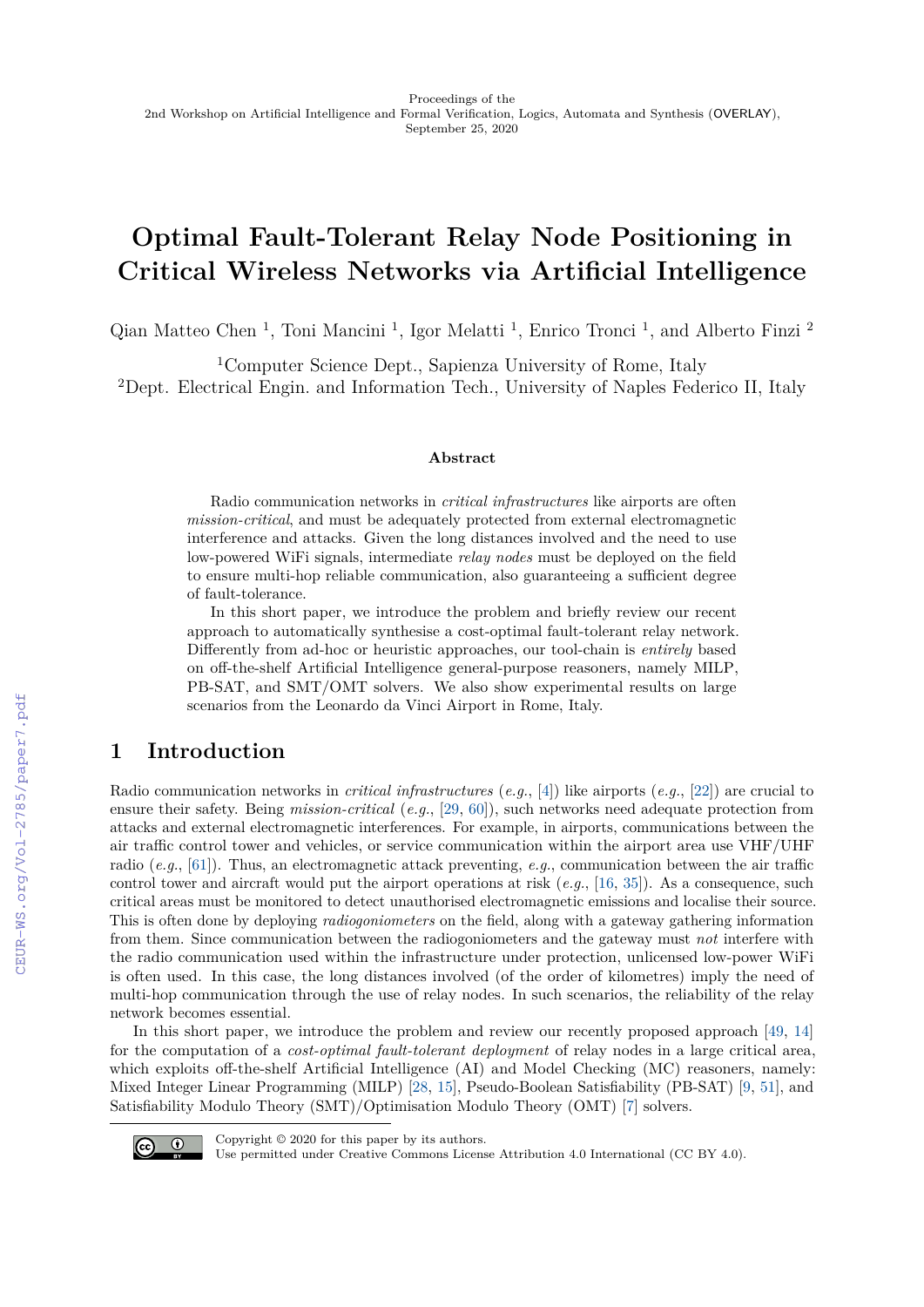#### <span id="page-1-0"></span>**2 Problem requirements**

The installation of relay nodes in a large critical area like an airport (the *Monitored Area, MA*), entails the cost of the hardware (*e.g.*, antennas and amplifiers), and the cost their actual deployment. The latter may be quite relevant: for instance, deploying a relay node in an airport may require installing antennas within a ground movement area, and this might yield additional costs to neutralise any impact on the airport operations. In our setting, relay antennas are *directional* antennas, hence they are deployed in *arrays* mounted on poles. Each antenna array is positioned at a given elevation from the ground (the height of the poles). Antennas mounted on the same pole are pointed to different directions (among a user-specified finite set of possible directions).

Our problem amounts to decide *where* in the MA and *with which orientation* to deploy relay antennas in order to *satisfy* all given requirements *while* minimising the overall deployment and hardware cost.

The problem requirements are quite intricate, because several aspects must be taken into account. First of all, since the MA might have a size of several squared kilometres, different regions might have different *ground elevation*, and *obstacles* of various types (*e.g.*, terminals, hangars) might exist. Thus, radio visibility between points in the MA cannot be determined by simply considering their Euclidean distance, but obstacles and terrain orography should be considered as well. Starting from MA orography data from existing databases, we represent both the MA and obstacles as a set of *convex polyhedra* in a Cartesian 3D bounded space. The MA may also include *forbidden placement areas*, *i.e.*, areas (*e.g.*, runways, taxiways, holding areas) where no relay node can be placed. Also, *forbidden link areas* may exist, which represent regions of the MA that should not be traversed by radio transmission links (*e.g.*, to avoid interferences with other existing radio networks). Furthermore, the *cost of deploying an antenna array* is not constant throughout the MA, as it might depend on several parameters (*e.g.*, the accessibility of the chosen point for maintenance). We represent forbidden placement, forbidden link areas, and areas with different positioning costs using sets of *convex polyhedra* within our 3D Cartesian bounded space.

Additional requirements need to be suitably addressed to make our computed solution acceptable. In particular, *radio visibility requirements*, which define the conditions that must be met by the deployment of pairs of directional relay antennas for their network links to be of satisfactory quality, need some domain-specific reasoning: indeed, radio communication between two (oriented) antennas in points of the MA must be considered impossible/unsatisfactory not only if the 3D Euclidean distance between them is longer than a given threshold, but also if the presence of obstacles, buildings, or terrain elevation changes, makes their prospective radio link suffer from excessive interference. This latter step requires so called Fresnel-zone analysis [\[24\]](#page-4-0).

The remaining requirements are as follows. *Fault tolerance* requirements ask that the network to be designed guarantees successful routing from each sensor to the gateway also in case of malfunctioning of at most  $F \geq 1$  relay nodes. This is addressed by computing a relay node placement defining at least  $F + 1$ *distinct routes* from each sensor to the gateway, with no distinct routes from the same sensor sharing a relay node. *Performance requirements* ask that each sensor-to-gateway route in the designed network consists of at most  $H \geq 1$  hops. Finally, *network capacity requirements* ask that the network is able to convey the needed traffic from all the sensors to the gateway. This means that there is an upper bound to the number of messages (from sensor nodes) that can be routed through a given radio link per second.

#### **3 Computing optimal fault-tolerant placement of relay nodes**

Given the intricate requirements outlined in [Section 2,](#page-1-0) a possible approach to solve our problem is to develop a specialised ad-hoc algorithm. However, such an approach would be costly and error-prone, and proving optimality of the computed solution would be not easy. In [\[49,](#page-5-0) [14\]](#page-4-1) we proposed a radically different approach in three steps, where all steps *extensively use standard AI reasoners to produce correctby-construction outputs*. This keeps the code-base at a minimum, greatly reduces the cost for ad-hoc development and testing, and removes altogether the cost to obtain a proof of optimality of the final solution. The main steps of our algorithm are as follows.

**MA discretisation.** Starting from an input scenario (namely, the definition of the MA with associated polyhedra for terrain elevation, obstacles, and forbidden placement areas), our algorithm discretises the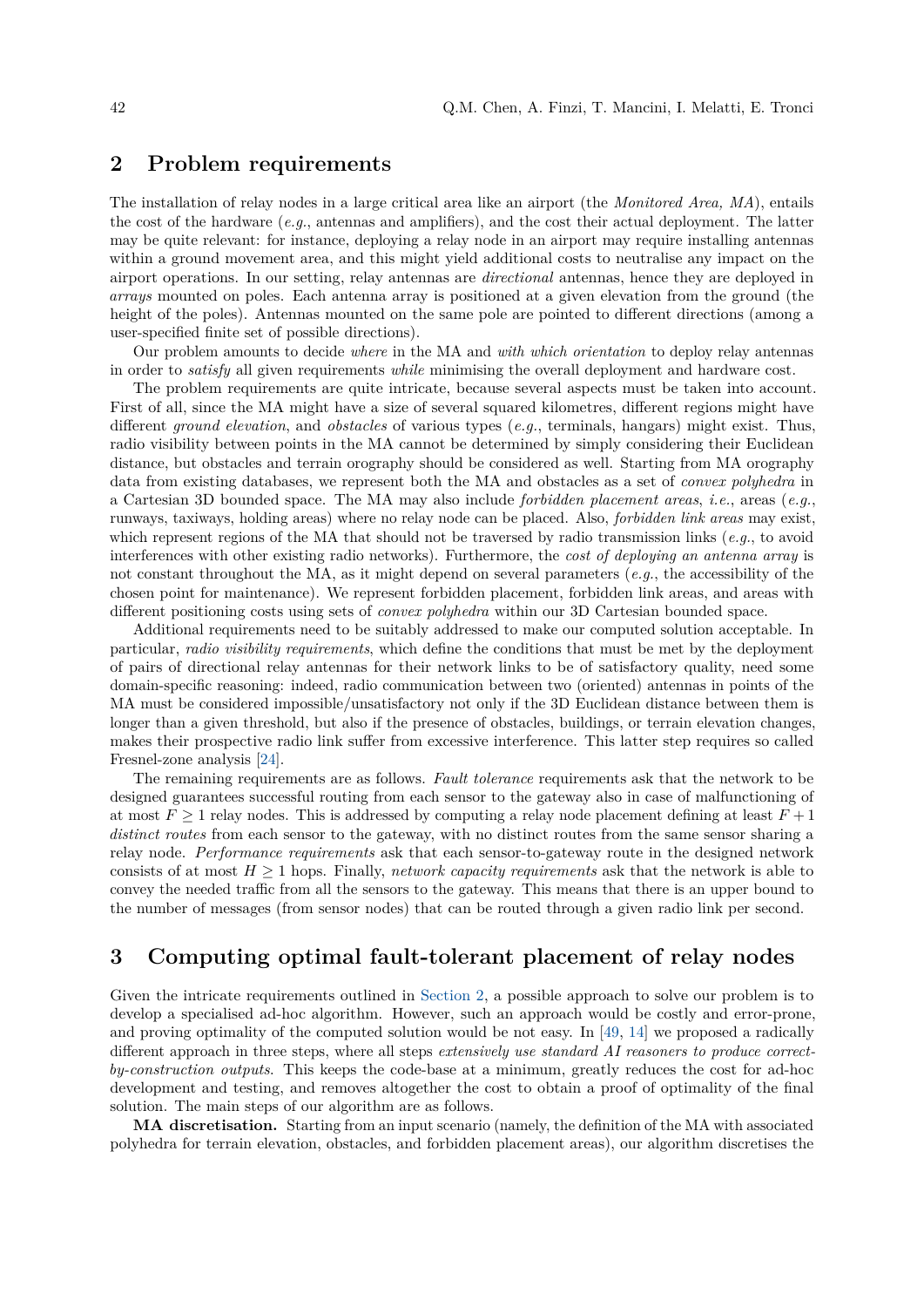Optimal Fault-Tolerant Relay Node Positioning in Critical Wireless Networks via Artificial Intelligence43

MA into a number of cells (of user-specified size) where an array of relay antennas can indeed be deployed.

**Parallel computation of the radio visibility graph.** A parallel pre-processing step is then performed, in order to compute a data structure called *radio visibility graph*. Nodes of the graph define the set of possible placements of poles (*pole nodes*) within the cells of the MA computed in the previous step, as well as possible installations of directional antennas on such poles (*antenna nodes*). Undirected edges of the graph define the possibility to establish reliable communication links between two antenna nodes installed on different poles with any user-defined orientation (this includes Fresnel-zone analysis and avoidance of forbidden link areas via constraint-based over-approximation [\[23,](#page-4-2) [43\]](#page-5-1)), and the wired communication links between each pole and locally-installed antennas. To compute the radio visibility graph, a set of helper computational geometry problems similar to those in [\[37\]](#page-4-3) are automatically generated as MILPs, and solved in parallel on a High-Performance Computing (HPC) infrastructure.

**Generation and solving of the main optimisation problem.** Our main optimisation problem is automatically modelled as a  $0/1$  Linear Program  $(0/1$ -LP). Our developed tool performs suitable optimisations of the problem formulation along the lines of  $[11, 38]$  $[11, 38]$  $[11, 38]$ . The obtained  $0/1$ -LP is encoded into the languages supported by several state-of-the art general-purpose reasoners based on different paradigms, namely: MILP, PB-SAT, and SMT/OMT. Any such solver can then be used as a computational engine.

#### **4 Experimental results and scalability of the approach**

We experimented with several scenarios defining various areas of the Leonardo Da Vinci Airport in Rome, Italy, whose areas range from  $10000 \text{ m}^2$  to  $50 \text{ km}^2$ . By varying the size of the cells, the maximum number of hops  $H$ , and the fault tolerance degree  $F$ , we generated 366 0/1-LPs, with 309 to about 6 million zero-one variables and 378 to about 8 million constraints.

Such 0/1-LPs were generated in up to 500 seconds each on an HPC infrastructure with 64 nodes, and have been solved using a portfolio of 8 state-of-the-art solvers of different kinds: MILP solvers IBM CPLEX [\[27\]](#page-4-6), GLPK [\[2\]](#page-3-0), and Gurobi [\[25\]](#page-4-7); PB-SAT solvers MiniSAT+ [\[19\]](#page-4-8) (based on the well-known SAT solver MiniSAT [\[18\]](#page-4-9), was one of the winners of the 2005 PB-SAT Evaluation [\[1\]](#page-3-1)), NAPS [\[57\]](#page-5-2), and Sat4j [\[32\]](#page-4-10) (the last two won different tracks of the 2006 PB-SAT Competition [\[3\]](#page-3-2)); SMT/OMT solvers Z3 [\[17\]](#page-4-11) (which supports linear optimisation problems through *ν*Z [\[10\]](#page-4-12)) and OptiMathSat [\[58\]](#page-5-3).

Our experiments show (see [\[14\]](#page-4-1) for our full experimental campaign) that all solvers were able to solve real-world and hard instances of such an industry-relevant optimisation problem, consisting of a remarkably high number of constraints. In more details, MILP solvers were able to solve, within our time limit of 3 hours, the *greatest number* of and the *largest* instances (*i.e.*, instances with up to around 2 million constraints), with CPLEX clearly being the top-performer, followed by Gurobi and GLPK. PB-SAT solvers succeeded to solve instances with up to around half-a-million constraints (with Sat4j being able to solve some of the largest instances, MiniSat+ immediately following, and NAPS lagging behind). Noticeably, the performance of PB-SAT solvers are competitive to those of MILP solvers on unsatisfiable instances. OMT solvers were able to solve fewer of the largest instances, with Z3 slightly outperforming OptiMathSat. In general, OMT solvers seem to have harder time in finding an optimal solution on satisfiable instances, and generally show better performance on unsatisfiable instances.

## **5 Related work**

Although node placement in wireless sensor networks is a well-studied problem (*e.g.*, the survey in [\[64\]](#page-5-4)), none of the available methods focuses on finding a *cost-minimal* placement while at the same time *guaranteeing* network connectivity *notwithstanding* loss (faults) of up to a given number of relay nodes. For example, [\[55\]](#page-5-5) presents methods for optimal and robust (with respect to throughput degradation) positioning of relay nodes. However, robustness in [\[55\]](#page-5-5) is not the same as fault-tolerance in our setting. Optimal positioning of relay nodes in a WiFi network (our setting) has been studied also in [\[54\]](#page-5-6), where, however, fault-tolerance (a key point in our setting), is not addressed. Other available approaches sacrifice optimality and *a priori* guarantees, and perform some sorts of random placements of relay nodes (see references in [\[64\]](#page-5-4)) or employ heuristic methods (see, *e.g.*, [\[8,](#page-3-3) [26\]](#page-4-13)).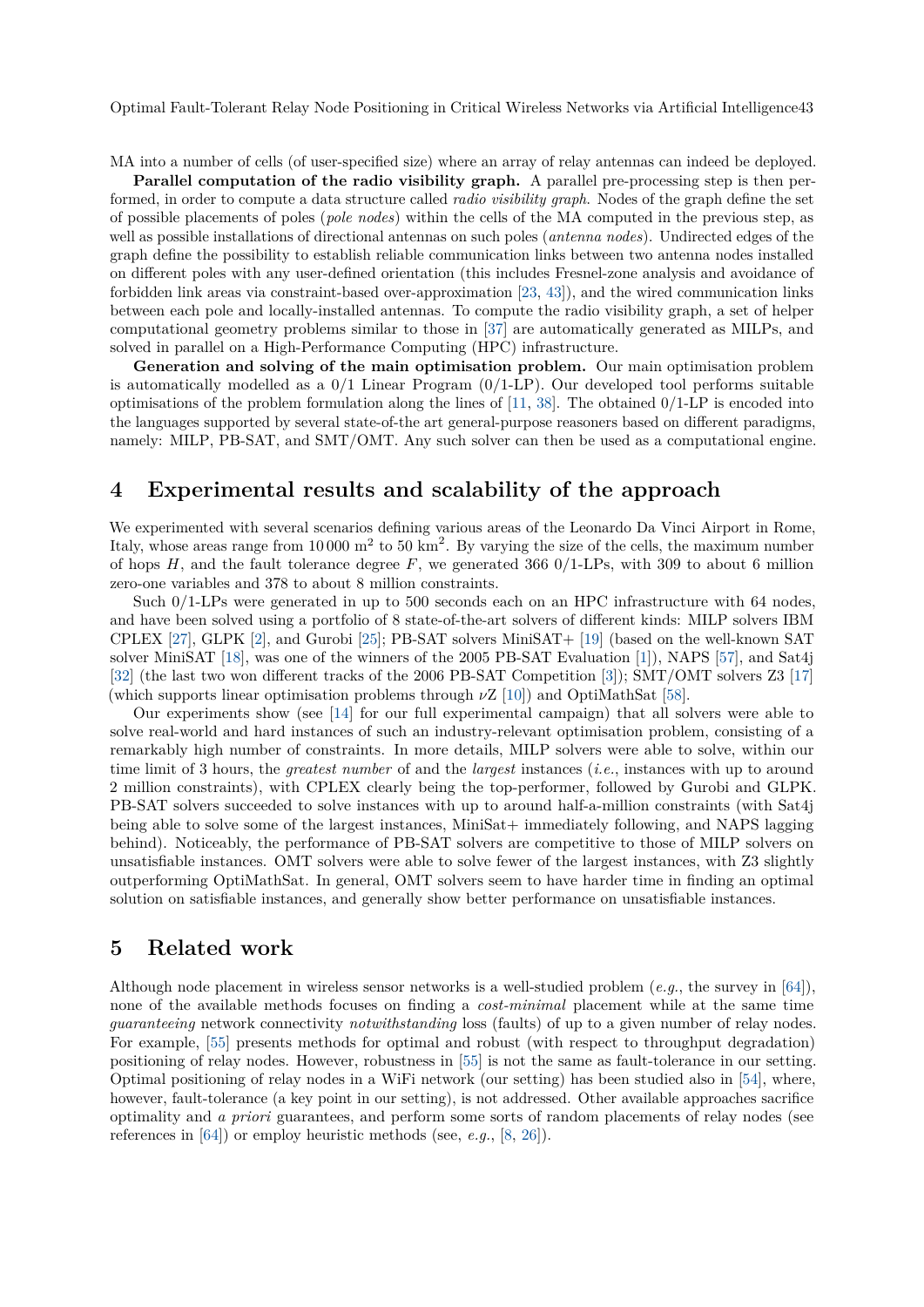Network traffic, congestion and interference have been analysed in [\[33\]](#page-4-14) using MILP, while [\[34\]](#page-4-15) focuses on the transmission capacity of ad-hoc networks. The relationship between energy consumption of network relay nodes and routing strategies is studied in [\[13\]](#page-4-16) as a maximum flow problem, which is solved with a combination of MILP and heuristic approaches. In our setting, we do not have energy problems, since relays are connected to the electrical grid. Conversely, our main focus is to find a positioning of both the relay nodes *and* antennas with minimal cost. Modelling *obstacles* for radio communication in a real environment has been investigated in [\[30\]](#page-4-17), and a 2D model for directional antennas is presented in [\[20\]](#page-4-18). Much of the current research has focused on routing through relay nodes with a *known* given position (see, *e.g.*, [\[5,](#page-3-4) [54,](#page-5-6) [8,](#page-3-3) [52\]](#page-5-7)), whereas our setting is different, in that we have to compute at the same time the position of the relay nodes *as well as* the routing strategy for each relay node. Finally, differently from other works, our solution also defines the orientation of the antennas hosted by each relay node.

#### **6 Conclusions**

In this short paper we introduced the problem of computing a deployment for relay nodes in a wireless network that minimises the relay node network cost while at the same time guaranteeing proper working of the network even when some of the relay nodes (up to a given maximum number) become faulty (*fault-tolerance*). For such a problem, we surveyed our recent approach [\[49,](#page-5-0) [14\]](#page-4-1) which, in a few minutes of computation on a small parallel infrastructure, produces a 0/1-LP formulation of an optimisation problem that can be straightforwardly given as input to different classes of standard AI solvers, in particular: MILP, PB-SAT and SMT/OMT. Our experimental results using 8 among the state-of-the-art MILP, PB-SAT and SMT/OMT solvers show that we can compute in a few hours (hence, within a fully acceptable time given our application domain) an optimal placement of relay nodes in areas of up to 50 squared kilometres (*i.e.*, the area of a medium-large airport) with a precision of a few hundred metres.

In future work we aim at experimenting with additional solving technologies like, *e.g.*, Constraint Programming (see, *e.g.*, [\[6\]](#page-3-5)), Constraint Answer Set Programming (see, *e.g.*, [\[53\]](#page-5-8)) as well as hybrid (*e.g.*, [\[31\]](#page-4-19)) and decomposition-based approaches (*e.g.*, [\[56\]](#page-5-9)), also by exploiting our experience in other mission-critical application domains, *e.g.*, smart grids (see, *e.g.*, [\[40,](#page-5-10) [50\]](#page-5-11)) and network vulnerability analysis [\[48\]](#page-5-12). Also, in order to further increase the size of the areas we can manage, we plan to approach our problem with iterative improvement techniques like local search and meta-heuristic methods (see, *e.g.*, [\[21,](#page-4-20) [63\]](#page-5-13)) specially suited for large instances (*e.g.*, [\[39\]](#page-5-14)), of course sacrificing optimality guarantees. Finally, we aim at reducing the need of linear constraint over-approximations by exploiting our simulation-based approaches (*e.g.*, [\[62,](#page-5-15) [41,](#page-5-16) [46,](#page-5-17) [36\]](#page-4-21)) driven by intelligent search (*e.g.*, [\[42,](#page-5-18) [45,](#page-5-19) [44,](#page-5-20) [47,](#page-5-21) [12,](#page-4-22) [59\]](#page-5-22)).

**Acknowledgements** This work was partially supported by: Italian Ministry of University and Research under grant "Dipartimenti di eccellenza 2018–2022" of the Department of Computer Science of Sapienza University of Rome; INdAM "GNCS Project 2019".

## **References**

- <span id="page-3-1"></span>[1] Pseudo-boolean competition 2005, 2005. [http://www.cril.univ-artois.fr/PB05.](http://www.cril.univ-artois.fr/PB05)
- <span id="page-3-0"></span>[2] GLPK (GNU linear programming kit), 2012. [http://www.gnu.org/software/glpk.](http://www.gnu.org/software/glpk)
- <span id="page-3-2"></span>[3] Pseudo-boolean competition 2016, 2016. [http://www.cril.univ-artois.fr/PB16.](http://www.cril.univ-artois.fr/PB16)
- [4] C. Alcaraz and S. Zeadally. Critical infrastructure protection: Requirements and challenges for the 21st century. *Int J Crit Infr Prot*, 8, 2015.
- <span id="page-3-4"></span>[5] A. Amis, *et al.* Max-Min D-cluster formation in wireless ad hoc networks. In *IEEE INFOCOM 2000*
- <span id="page-3-5"></span>[6] K. Apt. *Principles of Constraint Programming*. Cambridge U.P., 2003.
- [7] C. Barrett and C. Tinelli. Satisfiability modulo theories. In *Handbook of Model Checking*, 2018.
- <span id="page-3-3"></span>[8] E. Biagioni and G. Sasaki. Wireless sensor placement for reliable and efficient data collection. In *HICSS-36*. IEEE, 2003.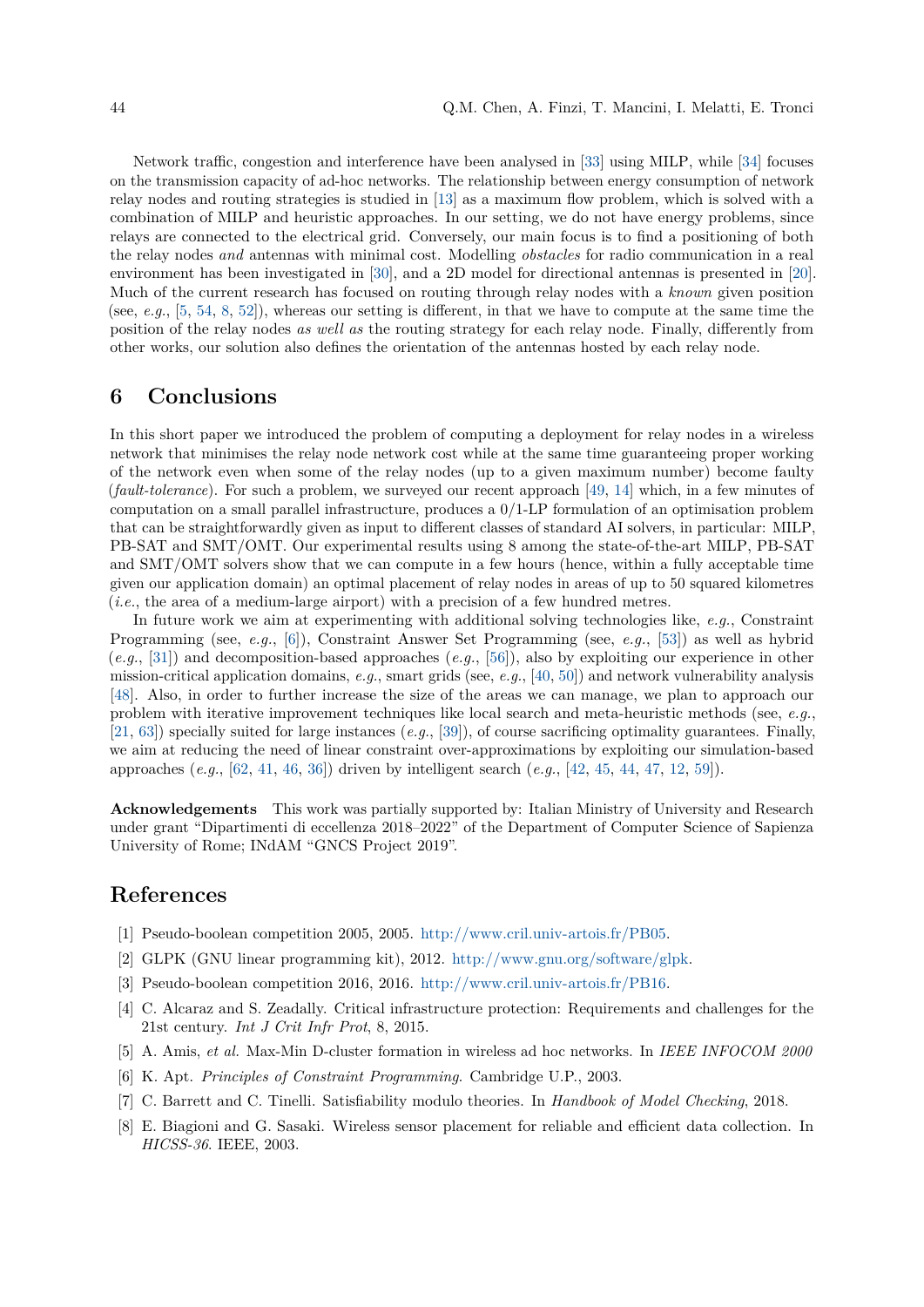Optimal Fault-Tolerant Relay Node Positioning in Critical Wireless Networks via Artificial Intelligence45

- [9] A. Biere, *et al.*, eds. *Handbook of Satisfiability*, vol. 185. IOS, 2009.
- <span id="page-4-12"></span>[10] N. Bjørner, *et al. ν*Z – An optimizing SMT solver. In *TACAS 2015*, *LNCS*, vol. 9035. Springer, 2015.
- <span id="page-4-4"></span>[11] L. Bordeaux, *et al.* A unifying framework for structural properties of CSPs: Definitions, complexity, tractability. *JAIR*, 32, 2008.
- <span id="page-4-22"></span>[12] A. Calabrese, *et al.* Generating T1DM virtual patients for in silico clinical trials via AI-guided statistical model checking. In *RCRA 2019*, *CEUR W.P.*, vol. 2538. CEUR, 2019.
- <span id="page-4-16"></span>[13] M. Cardei and D. Du. Improving wireless sensor network lifetime through power aware organization. *Wireless Netw*, 11(3), 2005.
- <span id="page-4-1"></span>[14] Q. Chen, *et al.* MILP, pseudo-boolean, and OMT solvers for optimal fault-tolerant placements of relay nodes in mission critical wireless networks. *Fundam Inform*, 2020.
- [15] M. Conforti, *et al. Integer Programming*. Springer, 2014.
- [16] A. Davis and H. Chang. Airport protection using wireless sensor networks. In *IEEE HST 2012*. IEEE, 2012.
- <span id="page-4-11"></span>[17] L. de Moura and N. Bjørner. Z3: An efficient SMT solver. In *TACAS 2008*.
- <span id="page-4-9"></span>[18] N. Eén and N. Sörensson. An extensible SAT-solver. In *SAT 2003*, *LNCS*, vol. 2919. Springer, 2004.
- <span id="page-4-8"></span>[19] N. Eén and N. Sörensson. Translating pseudo-boolean constraints into SAT. *JSAT*, 2, 2006.
- <span id="page-4-18"></span>[20] D. Ganesan, *et al.* Power-efficient sensor placement and transmission structure for data gathering under distortion constraints. *ACM TOSN*, 2(2), 2006.
- <span id="page-4-20"></span>[21] F. Glover and G. Kochenberger, eds. *Handbook of Metaheuristics*, vol. 57. Springer, 2006.
- [22] K. Gopalakrishnan, *et al.* Cyber security for airports. *Int J Traffic Transp Engin*, 3(4), 2013.
- <span id="page-4-2"></span>[23] G. Gottlob, *et al.* Conditional constraint satisfaction: Logical foundations and complexity. In *IJCAI 2007*. 2007.
- <span id="page-4-0"></span>[24] Y. Guo and S. Barton. *Fresnel Zone Antennas*. Springer, 2002.
- <span id="page-4-7"></span>[25] Gurobi optimizer, 2018. [http://www.gurobi.com.](http://www.gurobi.com)
- <span id="page-4-13"></span>[26] A. Hashim, *et al.* Optimal placement of relay nodes in wireless sensor network using artificial bee colony algorithm. *J Netw Comp Appl*, 64, 2016.
- <span id="page-4-6"></span>[27] IBM ILOG CPLEX Optimization Studio V12.8.0, 2018.
- [28] J. Karlof. *Integer programming: theory and practice*. CRC, 2005.
- [29] Y. Kim, *et al.* Resilient end-to-end message protection for large-scale cyber-physical system communications. In *SmartGridComm 2012*. IEEE, 2012.
- <span id="page-4-17"></span>[30] A. Krause, *et al.* Near-optimal sensor placements: Maximizing information while minimizing communication cost. In *IPSN 2006*. ACM, 2006.
- <span id="page-4-19"></span>[31] P. Laborie. An update on the comparison of MIP, CP and hybrid approaches for mixed resource allocation and scheduling. In *CPAIOR 2018*, *LNCS*, vol. 10848. Springer, 2018.
- <span id="page-4-10"></span>[32] D. Le Berre and A. Parrain. The Sat4j library, release 2.2. *JSAT*, 7, 2010.
- <span id="page-4-14"></span>[33] Y. Lee, *et al.* Optimization of AP placement and channel assignment in wireless LANs. In *LCN 2002*.
- <span id="page-4-15"></span>[34] J. Li, *et al.* Capacity of ad hoc wireless networks. In *MOBICOM 2001*. ACM, 2001.
- [35] G. Lykou, *et al.* Defending airports from UAS: A survey on cyber-attacks and counter-drone sensing technologies. *Sensors*, 20(12), 2020.
- <span id="page-4-21"></span>[36] F. Maggioli, *et al.* SBML2Modelica: Integrating biochemical models within open-standard simulation ecosystems. *Bioinformatics*, 36(7), 2020.
- <span id="page-4-3"></span>[37] T. Mancini. Now or Never: Negotiating efficiently with unknown or untrusted counterparts. *Fundam Inform*, 149(1-2), 2016.
- <span id="page-4-5"></span>[38] T. Mancini, *et al.* Evaluating ASP and commercial solvers on the CSPLib. *Constraints*, 13(4), 2008.